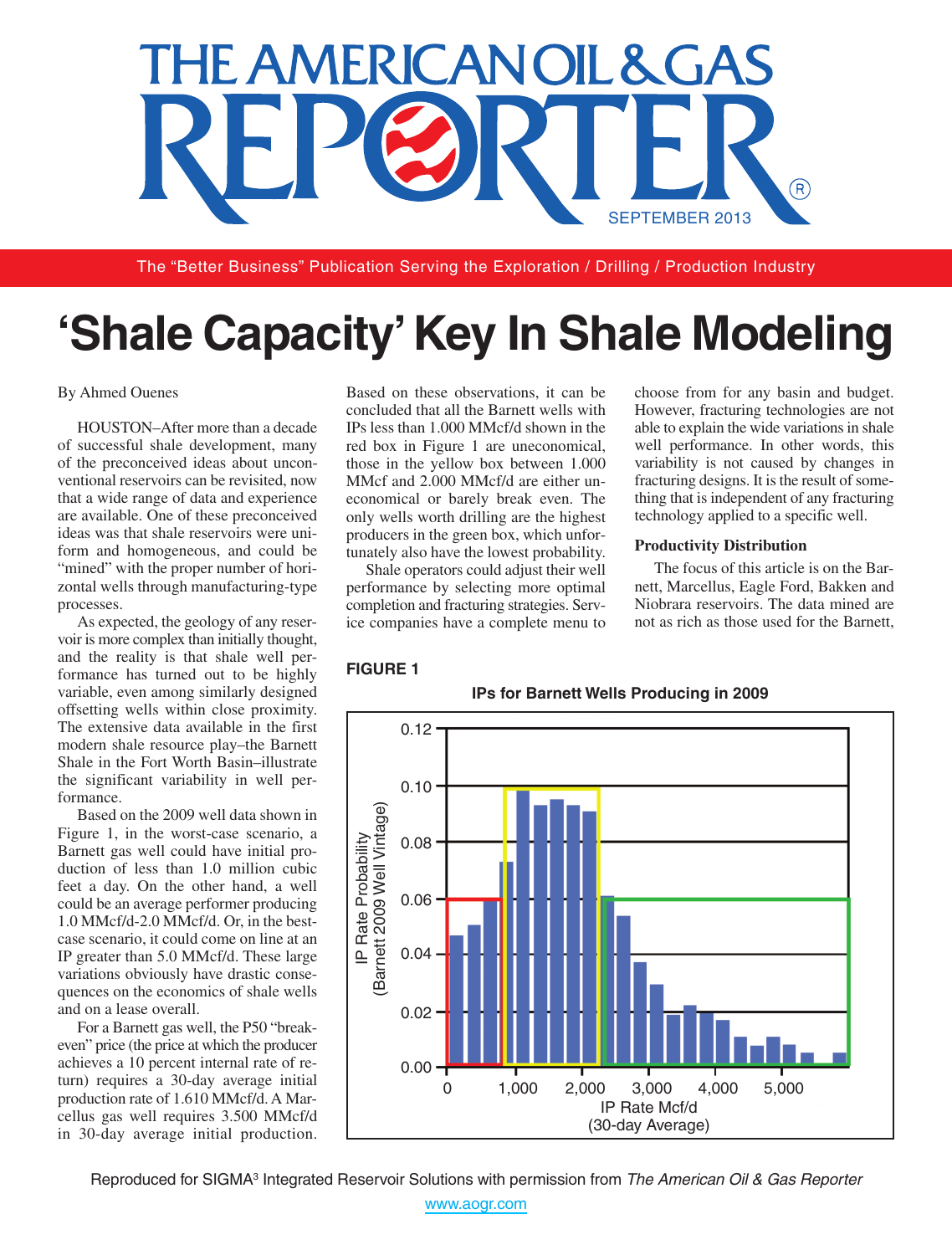**FIGURE 2A FIGURE 2B**



#### **IPs for 26 Marcellus Wells Producing For 300+ Days**

## **Best Three Months of Production For 36 Eagle Ford Gas Wells**



but they could be sufficient to start a discussion. The hypothesis is that the distribution of shale well productivity in any basin follows a typical distribution that can be seen over any geographical scale, given a sufficient distribution of wells.

The characteristics of this typical distribution remain the same for a 30 squaremile area, a bigger 100 square-mile area, or over an entire basin. Of course, the larger the area, the larger the number of wells and the longer the production times. That means the better the quantitative distributions of performance that can be made for the wells.

Furthermore, the hypothesis states that the distribution of well productivity depends mainly on the shale reservoir itself, while other factors such as fracturing design and lateral length do not dramatically alter these distributions.

As in the Barnett Shale in Figure 1, it appears that three boxes for poor (red), average (yellow), and good (green) wells are present in many other shale basins. For example, in the Marcellus, an intensely drilled area about 50 square miles was analyzed. Out of the wells in that area, only 26 extracted had been on production for more than 300 days. The distribution of the IP for those Marcellus gas wells is shown in Figure 2A.

With the P50 break-even price requiring a 30-day average IP of 3.500 MMcf/d for a Marcellus gas well, all wells in the red box are in the category of uneconomical or barely break even. The average wells in the yellow box (4.000 MMcf-5.500 MMcf/d) seem frequent in the Marcellus play, but very high rates (5.500 MMcf-8.000 MMcf/d) have been reported by few Marcellus operators in this study area and other parts of the basin. The well performance distribution in the Marcellus seems to indicate that most operators are successful in avoiding uneconomical wells.

Moving to the dry gas window in the

Eagle Ford Shale, Figure 2B shows the distribution of well performance based on 36 wells over a 60 square-mile area. In this case, the performance is measured with the sum of the three best months of gas production. The worst wells have IPs less than 10.000 MMcf for three months, and the best wells have production for the best three months that could be as high as 35.000 MMcf.

For the Barnett, Marcellus and Eagle Ford gas shales, the three intervals for poor (red), average (yellow) and good (green) well productivity seem to follow the same characteristics, despite the differences in well numbers and covered areas. The reduced number of wells considered for the Marcellus and Eagle Ford does impact mainly the distribution of good wells in the green box. Unlike the Barnett case, where large numbers of wells were used, the log normal distribution of the good wells is not obvious in the Marcellus and Eagle Ford. It is very

## **FIGURE 3A**





**FIGURE 3B**

**IPs from 19 Niobrara Wells (Including 10 Highest-IP Wells)**

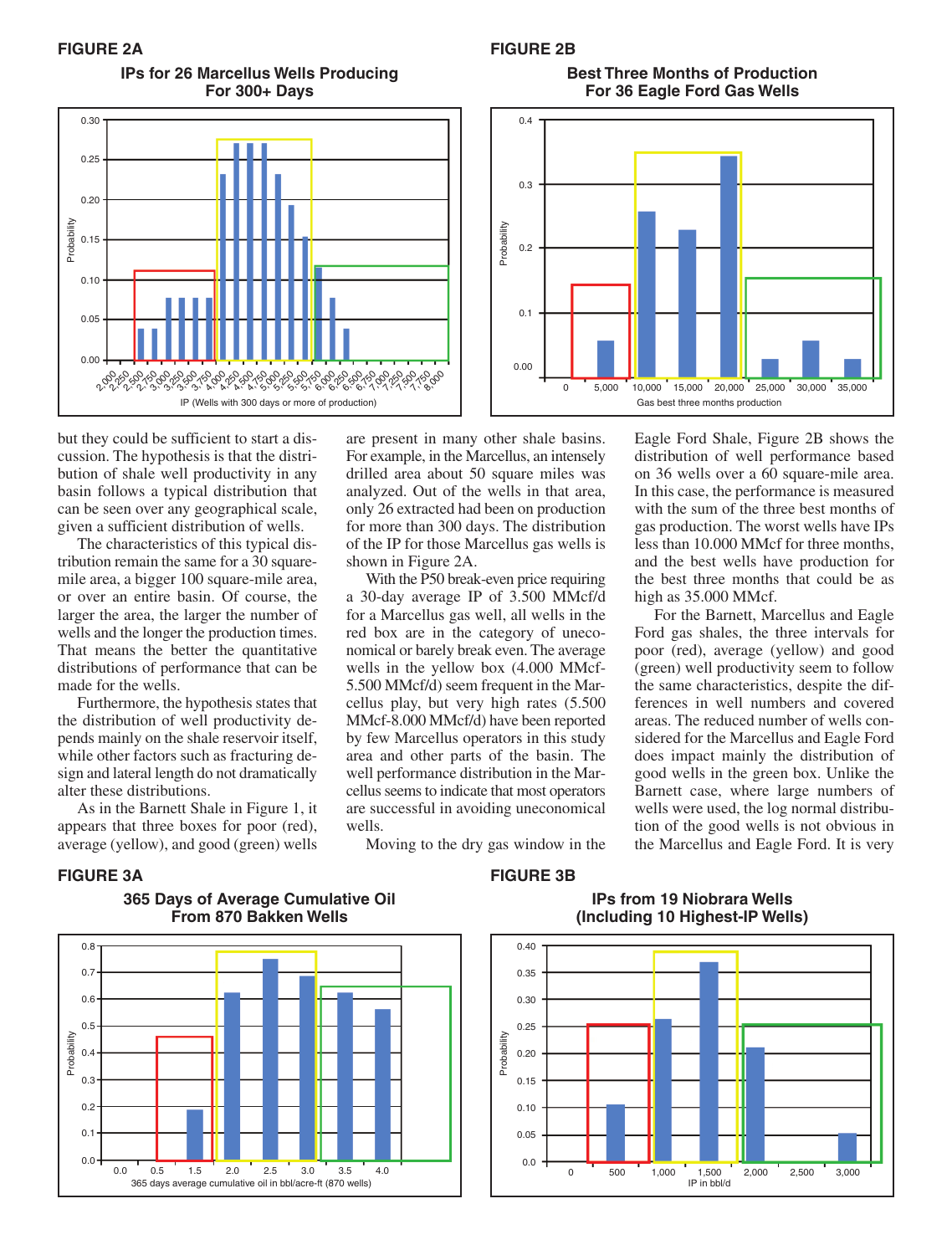



## **FIGURE 4**

**FIGURE 5**

**Cross-Section Along Good Marcellus Well (IP = 4.389 MMcf/d)**



## **FIGURE 6**

**Shale Capacity from Four Shale Drivers for Poor and Good Wells**



likely that using more wells and larger sample areas would show a green box behavior (log normal distribution) similar to the Barnett.

How about tight oil plays? One study of Bakken Shale well performance used 870 wells completed since January 2009 to evaluate the performance of the play. The authors compared 18 operators and normalized the 365-day average oil production by acre-feet. In this case, the most noticeable feature is the high probability of good wells in the green box (Figure 3A). This is not the case for the Niobrara data (Figure 3B), where 19 wells were used, including the 10 highest IPs recorded in the past four years. In the Niobrara, the good wells in the green box have not been easy to find to date.

#### **Natural Fractures**

Various observations could be made from the distribution of well productivity in these five oil and gas resource plays. First, the distribution of good wells in the green boxes seems to be highly dependent on the importance of the natural fracture system. In the Bakken, where fractures are "abundant," wells in the green box are highly probable, unlike in the Niobrara, where natural fractures are difficult to delineate without drill-bittested 3-D natural fracture modeling technologies. The Barnett green box shows a typical log normal distribution of a naturally fractured reservoir (the Marcellus and Eagle Ford distributions do not have enough wells to capture the same log normal distribution, but it very likely would be apparent with a larger number of wells).

Second, the widths of the red, yellow and green boxes in the distributions of well performance seem to follow some given ratios that are consistent from one basin to another. These observations are purely empirical and have been seen in many datasets from different shale basins. If confirmed, they could provide useful information and multiple uses for many shale operators.

However, the most striking observation made from the distribution of shale productivity is the relationship with the shale reservoir. One of the preconceived ideas in shale well productivity was that a 5,000-foot horizontal well should produce more hydrocarbons than a 4,000 foot lateral, based on the volume of reservoir exposed to fracturing. Data from different shale basins show that this is not the case, and in many instances,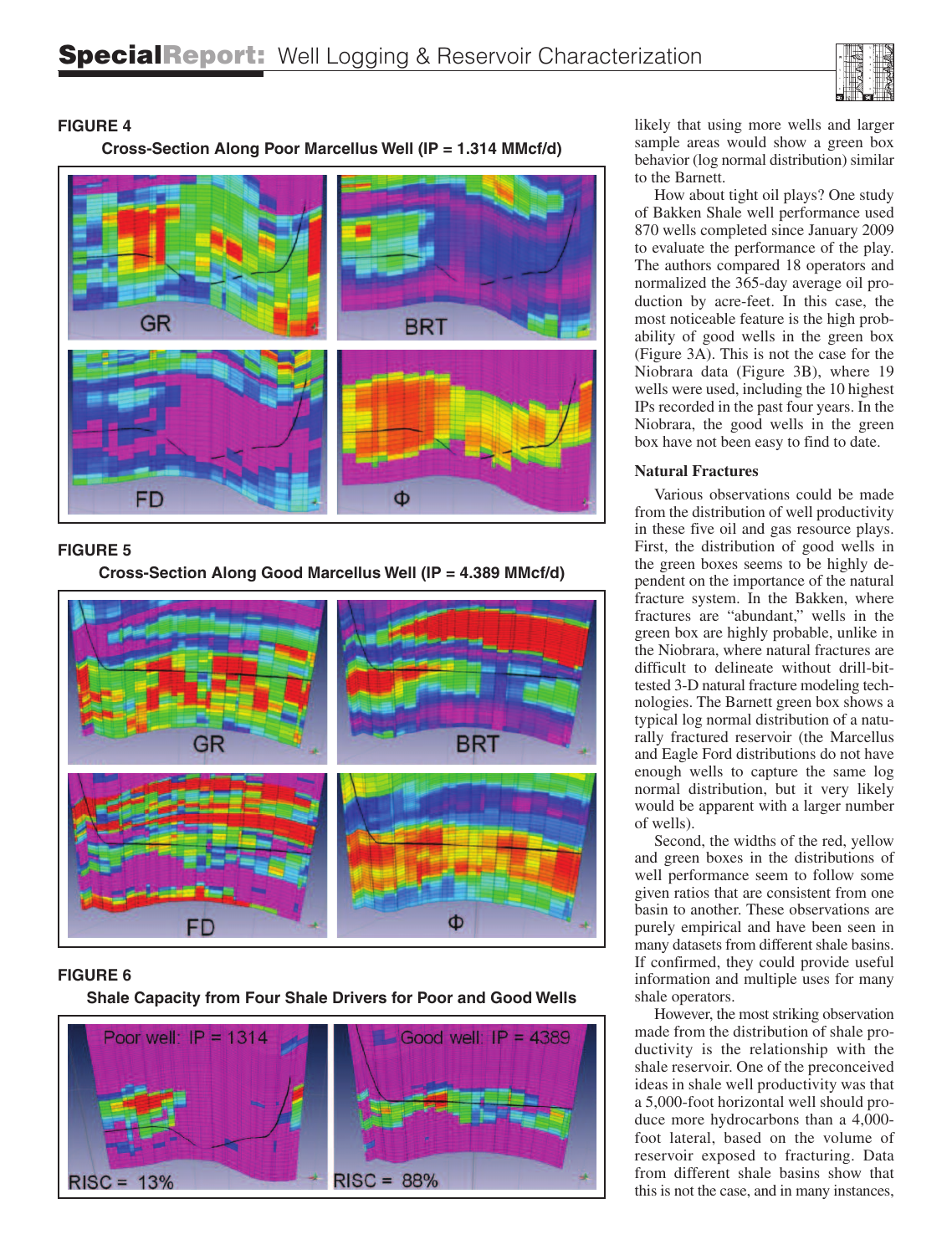shorter laterals outperform longer ones.

Another preconceived idea was that bigger fracs and longer perforated lengths would yield higher recovery. This also has proven incorrect in the Eagle Ford and other basins. In other words, shale well performance seems to be controlled mainly by the reservoir and its characteristics, and not necessarily by the length of the wellbore or number of perforated intervals. To better understand shale characteristics and their impact on well productivity, a new reservoir property needs to be defined: shale capacity.

#### **Shale Capacity**

Shale capacity refers to the ability of a shale to produce hydrocarbons when properly stimulated. In unconventional reservoirs, the hydraulic fracturing process creates the pay (the stimulated reservoir volume, SRV), which is not limited to the rock properties determined by deposition and diagenesis. This involves shale brittleness. Since brittleness is a function of shale properties resulting from deposition, compaction and diagenesis, it is highly dependent on other rock properties.

Shale capacity could be defined as the normalized product of four shale drivers defined above a certain cut-off value: total organic content, natural fracture density, brittleness, and porosity  $(\varphi)$ . Shale capacity exists only if all four drivers are above their respective cut-off values. For example, if a shale is too ductile, then brittleness will fall below the cut-off value, making the shale capacity equal to zero independently of the values of the three other drivers.

In some shale basins, one or more of the four drivers could show reduced variability and give the impression that it is not an important driver. This brings up the issue of how to estimate these four shale capacity drivers in a 3-D reservoir model.

Reservoir properties could be estimated robustly in 3-D by using various modeling techniques. The most reliable methods are those that use seismic data to provide the missing information between wells. However, the way seismic attributes are used seems to have taken two diverging paths.

On one hand, there is an artificial intelligence approach where neural networks are used to correlate various seismic attributes with rock properties, such as the ones needed to compute shale capacity. Another approach uses conventional statistics and associated linear multiregression analysis tools. The merits of one method over the other could be debated at length without resolution.

The reality is that these artificial intelligence algorithms are the only mathematical tools at the industry's disposal to model the complex geology that is characterized by the strong interdependency of the four shale capacity drivers. Using linear multivariate regression analysis violates a geological fact: These four drivers are not independent.

For example, the brittleness of the Marcellus depends mostly on the amount of quartz present in the shale. But higher others.

The shale drivers, and the multiple seismic attributes used to model them, are dependent variables that require mathematical tools that follow a set of rules designed to solve the problem. It is this geologic reality that makes artificial intelligence neural networks specifically designed to model interdependent variables and the coupled nonlinear relation that

## **FIGURE 7A**

**Correlation Between RISC and IPs Of Six Marcellus Wells Producing in 2010-11**







**Predicted Relative IP Values**

quartz content requires that clay content be lower, which translates to lower TOC. Therefore, the interdependency between brittleness and TOC can be explained by the deposition of the Marcellus and the unique characteristics it has near the maximum flooding surfaces during transgressive-regressive cycles.

The same interdependence exists between the quartz content that controls brittleness and porosity that is critical to the reserves. Higher quartz content in the Marcellus translates to higher porosity. Finally, the natural fractures are highly dependent on quartz content also, making every shale driver interdependent on the exist between them the appropriate modeling tool for predicting these properties.

#### **3-D Modeling Workflow**

To better illustrate the process that turns shale drivers into shale capacity, consider a Marcellus example where narrow-azimuth post- and prestack seismic data were available along with five wells that had reasonably complete sets of logs, including a well with an image log. The workflow that turns these raw data into useful 3-D models showing the distribution of the shale drivers has multiple steps.

The first step is to enhance the resolution of the seismic data using broadband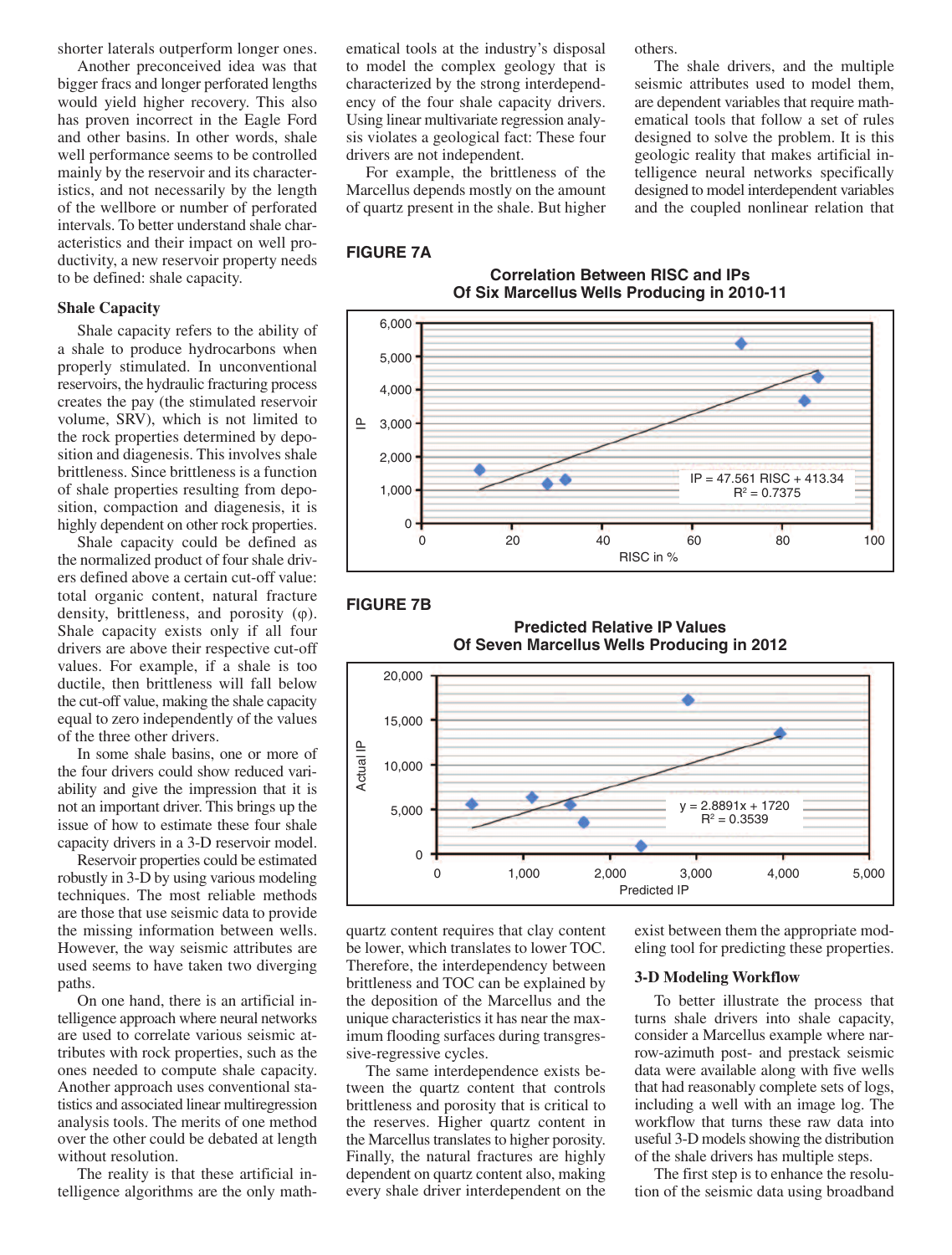

spectral inversion. The enhanced seismic data are used as input in the extended elastic inversion (EEI) to create the elastic properties needed to compute the brittleness, and are used as input in the geologic and fracture modeling effort that uses the neural network. The stochastic inversion was used in the EEI to create seismic attributes with a resolution of 1 millisecond, which allows the building of geologic and fracture models that have a vertical resolution on the scale of three to five meters(a necessary requirement for proper quantitative characterization of shale reservoirs).

The enhanced seismic also is used as in input for spectral imaging and volumetric curvature to create additional seismic attributes for the geologic and fracture modeling effort. A sequential geologic modeling approach is used to estimate the gamma ray model (GR), followed by density (RHOB), porosity, and finally resistivity (RT) and fracture density (FD). The entire modeling effort is done in a 3- D geocellular grid that takes into account the complex stratigraphic features of the shale reservoir.

Six wells produced in 2010 and 2011 with different IPs and different numbers of days and productivities were retrieved from the Pennsylvania Department of Environmental Protection's oil and gas reporting website. The longest producing well had 344 days of production and the shortest had only 11 days of production. The highest IP of the six wells was 5.383 MMcf/d and the lowest was 1.314 MMcf/d.

Figure 4 shows the distribution of the four drivers (gamma ray as a proxy for TOC, brittleness, fracture density and porosity) used to compute the shale capacity at the poor well with the lowest IP over 63 days of production. Figure 5 shows the same four drivers for a good well that had an IP of 4.389 MMcf/d with 344 days of production data. In both figures, red cells correspond to high values, blue cells correspond to low values, and purple cells correspond to zero (the driver is below the cut-off value).

The shale drivers used to compute the shale capacity include many areas that have a zero value. The resulting shale capacity, along with good and poor wells, are shown in Figure 6. Again, the purple cells indicate a shale capacity equal to zero.A wellbore crossing this zone cannot yield production no matter how it is fractured.

Higher values of shale capacity (red

## **FIGURE 8**

**Cross-Section of Shale Capacity and RISC along Two Marcellus Wells Drilled in 2012**





and yellow cells) indicate the best sweet spots that will yield the highest rates and reserves. Note that the wellbore of the poor well crosses a very small zone of useful positive shale capacity, while the good well intercepts a larger zone of high shale capacity. Could these empirical observations be translated to quantitative relationships that relate IP to shale capacity?

#### **The RISC Factor**

When examining the positive shale capacity intercepted by the wellbore, an anomaly appeared when comparing longer and shorter laterals and their relationship to IP. The same puzzling anomaly appeared when comparing wells with different frac stages all placed in the zone of high shale capacity. This anomaly indicates that the intuitive absolute length of the wellbore intercepting the high shale capacity would correlate very well with the IP of the well.

The relative well performance seems to be sensitive to the length of the wellbore crossing the zone of high shale capacity divided by the total length of the wellbore. This "factor" is defined as the relative intercepted shale capacity (RISC). When using the IP for the limited six wells producing in 2010-11, a strong correlation was found between RISC and IP. This relationship was used to predict the relative performance of wells drilled in 2012.

With Figure 6 showing that the good well did not intercept the very high values ofshale capacity, the six IP values available at the end of 2011 may not provide the entire spectrum of possible well performance. Nevertheless, the derived correlation shown in Figure 7A can be used to predict the relative IP of the seven new wells drilled and produced in 2012. The absolute IP of the predicted wells will depend on the number of frac stages and their successful execution. The resulting absolute

IP retrieved from the Pennsylvania DEP's oil and gas reporting website varied between 876 Mcf/d computed with 82 days of production and 17.250 MMcf/d computed with 57 days of production.

Despite this mix of IP values computed with different numbers of days, the pre-



#### **AHMED OUENES**

*Ahmed Ouenes is global director of operations for natural fracture modeling at SIGMA3 Integrated Reservoir Solutions, focusing on developing new ways to integrate seismically driven geologic and geophysical models, fracturing data, and microseismic events in unconventional reservoirs. Before joining SIGMA3, Ouenes was founder and president of Prism Seismic, a software and consulting company that was sold in 2011 to the Symphony Technology Group. He had served previously as chief reservoir engineer at (RC)2, where he developed the first commercial software for continuous fracture modeling. Ouenes was executive vice president of an independent oil and gas producing company. He has successfully characterized and simulated more than 100 fractured reservoirs around the world. He is a graduate of Ecole Centrale de Paris and holds a Ph.D. in petroleum engineering from New Mexico Tech.*